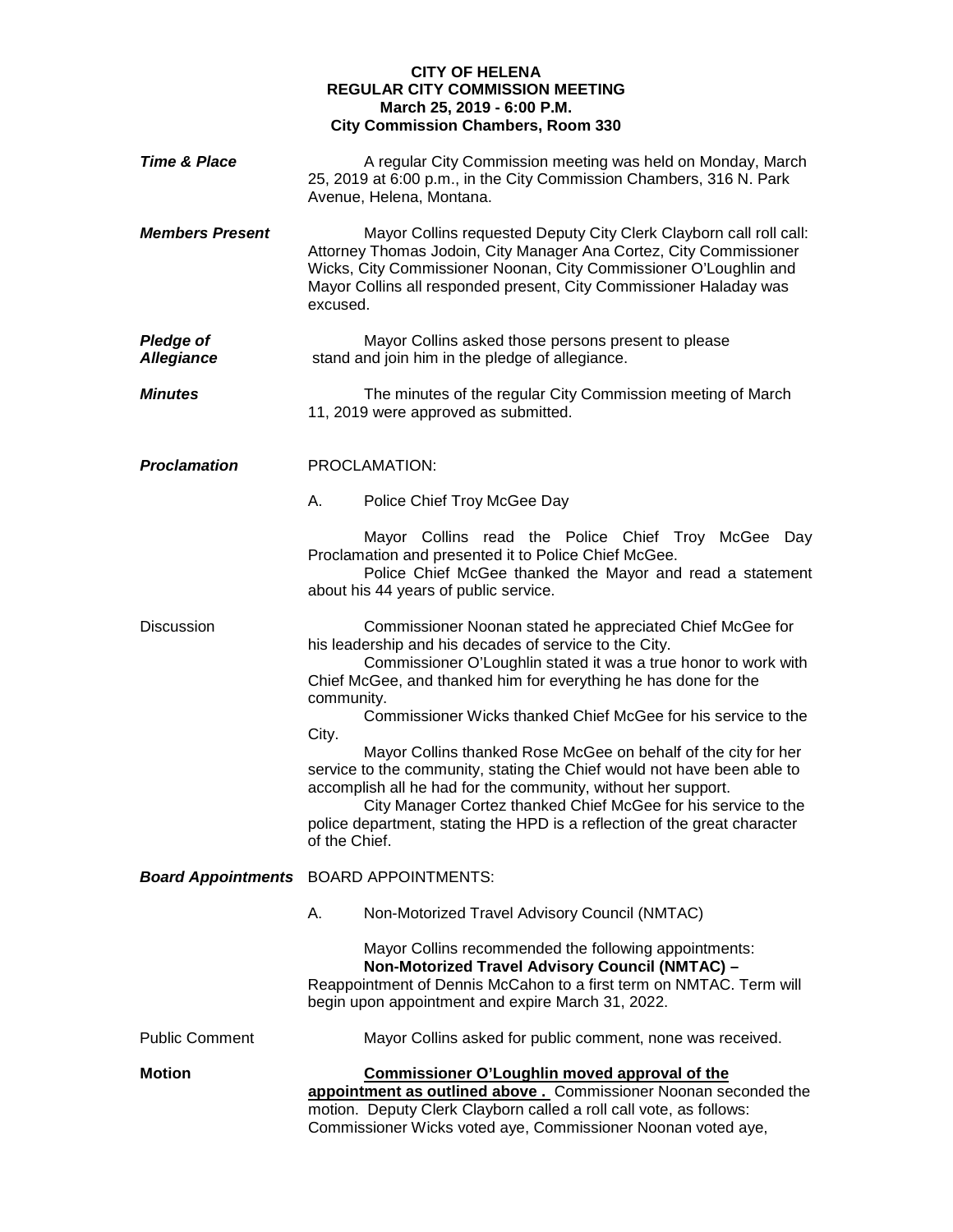| Commissioner O'Loughlin voted aye and Mayor Collins voted aye. The |  |
|--------------------------------------------------------------------|--|
| motion carried 4-0.                                                |  |

| <b>Consent Agenda</b>                                   | <b>CONSENT AGENDA:</b><br>Claims<br>А.<br>В.<br>Resolution requesting a mail ballot election for the City's 2019<br>Primary and General Elections. Resolution 20513<br>C.<br>Resolution declaring Blue Card Command Training System<br>Surplus Property Resolution 20514<br>Capital High Crosswalks Change Order - City Project No. 17-17<br>D.                                                                                                                                                                                                                                                                                                                                                                                                                                                                                                                                                    |
|---------------------------------------------------------|----------------------------------------------------------------------------------------------------------------------------------------------------------------------------------------------------------------------------------------------------------------------------------------------------------------------------------------------------------------------------------------------------------------------------------------------------------------------------------------------------------------------------------------------------------------------------------------------------------------------------------------------------------------------------------------------------------------------------------------------------------------------------------------------------------------------------------------------------------------------------------------------------|
| <b>Discussion</b>                                       | Commissioner Noonan requested Public Works Director Randall<br>Camp give some background information on the Capital High Crosswalk<br>program prior to voting, for informational purposes only.<br>Director Camp reported, the City of Helena Engineering<br>Department contracted with Tabbert Construction for the installation and<br>improvements for the crosswalks adjacent to Capital High School. After<br>awarding the contract and as part of quality assurance, City staff found<br>that for crossing #3, the planned 6-inch removable trench grate was<br>short by 100 linear feet. In addition, the project needs all grates for the<br>crosswalks to be 12-inch instead of the 6-inch width listed in the bid.<br>The purpose of the Capital High Crosswalks Change Order is<br>to reconcile quantities due to unforeseen field conditions and original<br>quantity estimate errors. |
|                                                         | City Manager Cortez recommended approval of the claims, and<br>consent agenda items B-D.                                                                                                                                                                                                                                                                                                                                                                                                                                                                                                                                                                                                                                                                                                                                                                                                           |
| <b>Public Comment</b>                                   | Mayor Collins asked for public comment. None was received.                                                                                                                                                                                                                                                                                                                                                                                                                                                                                                                                                                                                                                                                                                                                                                                                                                         |
| <b>Motion</b>                                           | <b>Commissioner Noonan moved approval of the consent</b><br>agenda, claims and items B-D. Commissioner O'Loughlin seconded<br>the motion. Deputy Clerk Clayborn called a roll call vote, as follows:<br>Commissioner Wicks voted aye, Commissioner Noonan voted aye,<br>Commissioner O'Loughlin voted aye, and Mayor Collins voted aye. The<br>motion carried 4-0.                                                                                                                                                                                                                                                                                                                                                                                                                                                                                                                                 |
| <b>Communications</b><br><b>From City Commissioners</b> | COMMUNICATIONS/PROPOSALS FROM CITY<br><b>COMMISSIONERS</b><br>Commissioner Noonan wished the Carroll College Men's<br>Basketball team, good luck in their semi-final game in the NAIA<br>National Tournament against Lewis-Clark State College.                                                                                                                                                                                                                                                                                                                                                                                                                                                                                                                                                                                                                                                    |
| <b>Report of the City</b><br><b>Attorney</b>            | REPORT OF THE CITY ATTORNEY<br>City Attorney Jodoin stated there was nothing to report                                                                                                                                                                                                                                                                                                                                                                                                                                                                                                                                                                                                                                                                                                                                                                                                             |
| <b>Report of the City</b><br><b>Manager</b>             | REPORT OF THE CITY MANAGER<br>City Manager Cortez declared surplus properties to be<br>transferred to Chief McGee the items: Glock model G22 40 caliber, HPD<br>breast badge, HPD shoulder patch, miscellaneous insignia displays in a<br>shadow box, and a desk flag; all to be given to Chief McGee as thank<br>you gifts for his service to the City.<br>April 10 at 11:00 am, a wireless emergency alert test will be<br>conducted county wide. The test is similar to a 911 reverse system call                                                                                                                                                                                                                                                                                                                                                                                               |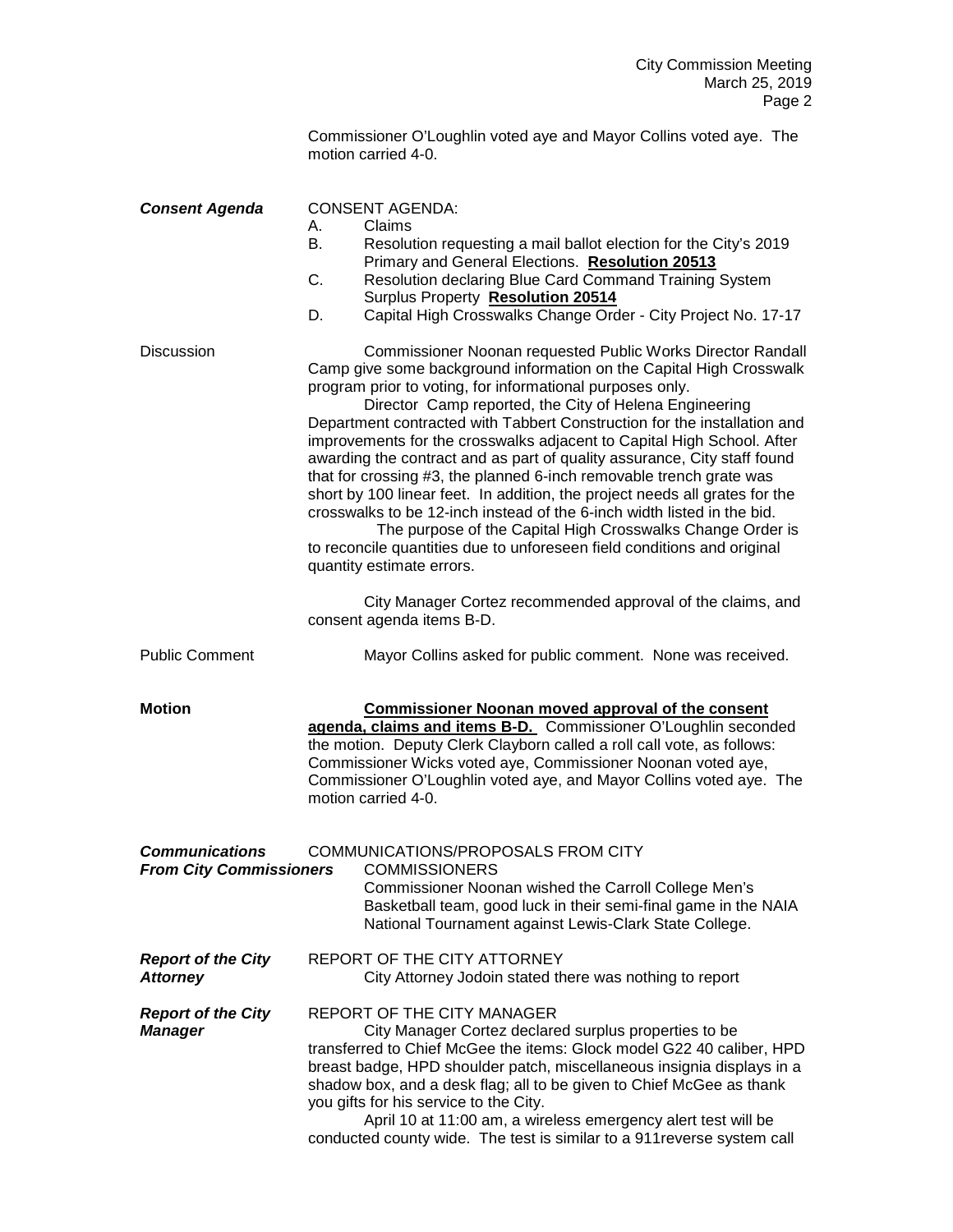|                                                  | All cell users have the service automatically, unless they have opted out<br>of the service. All users will receive the call at the time and date as part<br>of the Emergency Response System.                                                                                                                                                                                                                                                                                                                                                                                                                                                                                                                                                                                                                                                                                                                                                                                                                                                                                                                                                                                                                                                                                                                                                                                                                                                                                                                                                                                                                                                                                                                                                                                                                                                                                                                                                                                                                                                                                          |
|--------------------------------------------------|-----------------------------------------------------------------------------------------------------------------------------------------------------------------------------------------------------------------------------------------------------------------------------------------------------------------------------------------------------------------------------------------------------------------------------------------------------------------------------------------------------------------------------------------------------------------------------------------------------------------------------------------------------------------------------------------------------------------------------------------------------------------------------------------------------------------------------------------------------------------------------------------------------------------------------------------------------------------------------------------------------------------------------------------------------------------------------------------------------------------------------------------------------------------------------------------------------------------------------------------------------------------------------------------------------------------------------------------------------------------------------------------------------------------------------------------------------------------------------------------------------------------------------------------------------------------------------------------------------------------------------------------------------------------------------------------------------------------------------------------------------------------------------------------------------------------------------------------------------------------------------------------------------------------------------------------------------------------------------------------------------------------------------------------------------------------------------------------|
| <b>Report from the</b><br><b>Helena Citizens</b> | REPORT FROM THE HELENA CITIZENS COUNCIL<br>No report given.                                                                                                                                                                                                                                                                                                                                                                                                                                                                                                                                                                                                                                                                                                                                                                                                                                                                                                                                                                                                                                                                                                                                                                                                                                                                                                                                                                                                                                                                                                                                                                                                                                                                                                                                                                                                                                                                                                                                                                                                                             |
| <b>Regular Items</b>                             | CONSIDER A RESOLUTION OF INTENT TO ANNEX LOT 3 & 4<br>А.<br>BLOCK 2 OF HIGHLAND PARK SUBDIVISION AND<br>ADJACENT FLOWERREE STREET RIGHT OF WAY,<br>GENERALLY LOCATED ON THE NORTHWEST CORNER OF<br>FLOWERREE STREET AND GRANITE AVENUE, IN LEWIS<br>AND CLARK COUNTY, INTO THE CITY OF HELENA,<br>MONTANA AND ESTABLISH CONDITIONS FOR<br>ANNEXATION.                                                                                                                                                                                                                                                                                                                                                                                                                                                                                                                                                                                                                                                                                                                                                                                                                                                                                                                                                                                                                                                                                                                                                                                                                                                                                                                                                                                                                                                                                                                                                                                                                                                                                                                                   |
| <b>Staff Report</b>                              | Community Development Director Sharon Haugen reported the<br>applicants have requested the annexation of Lot 3 & 4 Block 2 of<br>Highland Park subdivision, COS #309151 in Lewis & Clark County,<br>Montana. The property is adjacent to the City of Helena and is located<br>within the "Urban Standards Boundary Area." It is in accordance with the<br>2011 Growth Policy to annex property that is adjacent to the city limits<br>and its related infrastructure and within the defined "Urban Standards"<br>Boundary Area." The properties are currently being developed as single<br>family homes and the applicants wish to annex these properties to<br>connect to existing city services. Both properties are served by city water<br>and wastewater services with connections to those services being at the<br>owners' expense. State law requires the annexation of adjacent right of<br>way. Granite Avenue right of way has been previously annexed.<br>The City of Helena, in accordance with the 2011 Growth Policy,<br>annexes properties within the Urban Services Boundary. The two<br>properties are prime candidates for annexation based on location, use<br>and proximity to existing city services. As more properties in the area are<br>annexed and developed it will be easier and more cost effective to<br>realize a safe and reliable transportation network for automobiles,<br>pedestrians and cyclists.<br>The subject properties, being adjacent to existing water and<br>sewer services in Granite Avenue and Flowerree Street will ensure the<br>investment from the property owner will be minimal and will make the<br>cities future investments in needed infrastructure more efficient.<br>Director Haugen recommended approval of a Resolution of<br>Intention to Annex Lots 3 and 4 in Block 2 of the Highland Park<br>Subdivision, in Lewis and Clark County, Montana, and the portions of<br>Flowerree Street and Glen Avenue rights-of-way adjacent thereto, into<br>the city of Helena, Montana, and establish conditions for annexation. |
| <b>Discussion</b>                                | Commissioner O'Loughlin asked if a requirement of the<br>agreement with the property owners is to sign a waiver of right to protest<br>an SID, or the property owners must install the required infrastructure.<br>Director Haugen confirmed this.                                                                                                                                                                                                                                                                                                                                                                                                                                                                                                                                                                                                                                                                                                                                                                                                                                                                                                                                                                                                                                                                                                                                                                                                                                                                                                                                                                                                                                                                                                                                                                                                                                                                                                                                                                                                                                      |
| <b>Public Comment</b>                            | Mayor Collins called for public comment. None was received.                                                                                                                                                                                                                                                                                                                                                                                                                                                                                                                                                                                                                                                                                                                                                                                                                                                                                                                                                                                                                                                                                                                                                                                                                                                                                                                                                                                                                                                                                                                                                                                                                                                                                                                                                                                                                                                                                                                                                                                                                             |
| <b>Motion</b>                                    | <b>Commissioner Wicks moved to approve a Resolution of</b><br>Intention to Annex Lots 3 and 4 in Block 2 of the Highland Park<br>Subdivision, in Lewis and Clark County, Montana, and the portions                                                                                                                                                                                                                                                                                                                                                                                                                                                                                                                                                                                                                                                                                                                                                                                                                                                                                                                                                                                                                                                                                                                                                                                                                                                                                                                                                                                                                                                                                                                                                                                                                                                                                                                                                                                                                                                                                      |